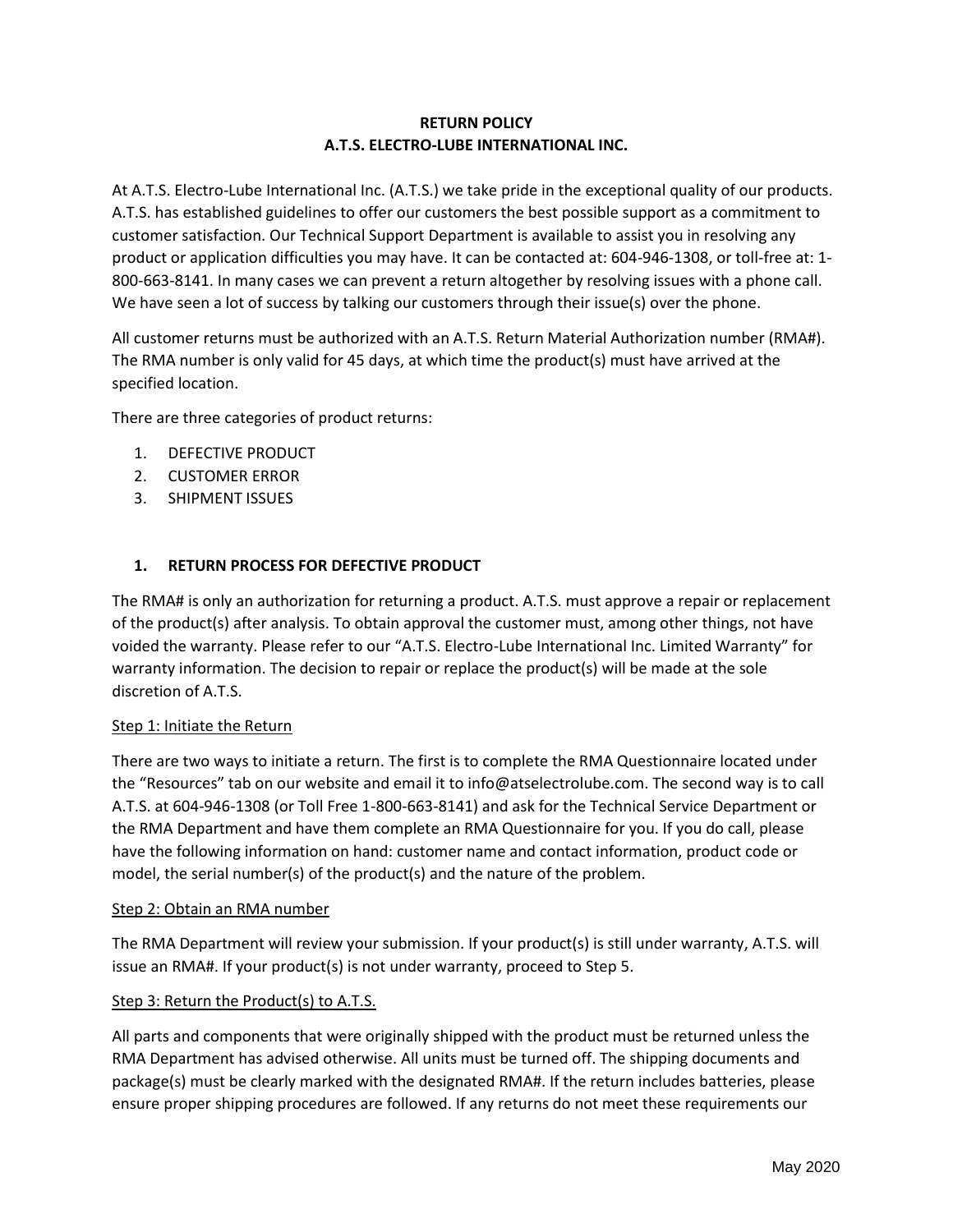receiving department will refuse the shipment. A.T.S. will pay for shipping costs on all warrantied returns with an RMA# if the product(s) is shipped as required.

## Step 4: Warranty Repair and Return

A.T.S. will analyze the product(s) and determine the cause of the issue and ensure the warranty has not been voided. A.T.S. will decide, in its sole discretion, to either repair or replace the warrantied product(s). Typical warranty repair RMA processing time is five (5) business days after receipt of the product(s). The product(s) will be returned to the customer at A.T.S.' expense. The customer will receive an invoice and RMA Summary Form with the shipment.

### Step 5: Out-of-Warranty Analysis

If the product(s) is not determined to be under warranty, the customer may request that A.T.S. analyse the issue. A.T.S. will perform the analysis free of charge. A.T.S. will issue an RMA# once the customer completes and returns the RMA Questionnaire, but the customer must pay for all shipping costs, duties, brokerage fees and taxes associated with the return.

After analysis, A.T.S. will determine, in its sole discretion, if the product(s) is repairable or not. If the product(s) is considered repairable, A.T.S. will send the customer a quote for the repair. A.T.S. will not start the repair until payment has been received or a purchase order has been issued. If the product(s) is not repairable then the customer can arrange return shipment within 10 business days, or A.T.S. will dispose of the product(s).

Returned product(s) will be sent with an invoice and RMA Summary Form. The customer is responsible for all shipping costs, duties, brokerage fees and taxes associated with the return.

### Step 6: Follow-up

The customer will receive a follow-up communication from either the head office or a sales representative of A.T.S. regarding the performance of the newly repaired or replaced product(s).

## **2. RETURN PROCESS FOR CUSTOMER ERROR RETURNS**

If an order was placed incorrectly or a customer wants to return a non-defective product(s), A.T.S. may, but is not obligated to, authorize a return of the product(s). The product(s) must be unused and returned in its original packaging. All parts and components that were originally shipped with the product(s) must be returned unless the RMA Department has advised otherwise.

If A.T.S. authorizes a return, it will assign an RMA number to the customer. A.T.S. does not process refunds, but you (the customer) will be credited for the amount of the returned product(s) minus a 25% restocking fee which is used to cover the administrative costs of the return. All credits are processed at the end of the month. The customer is responsible for the shipping expenses, including all customs duties, brokerage fees, taxes, etc. to return the product to A.T.S.

The shipping documents and package(s) must be clearly marked with the appropriate RMA#. If the return includes batteries, please ensure proper shipping procedures are followed. If any returns do not meet these requirements our receiving department will refuse the shipment.